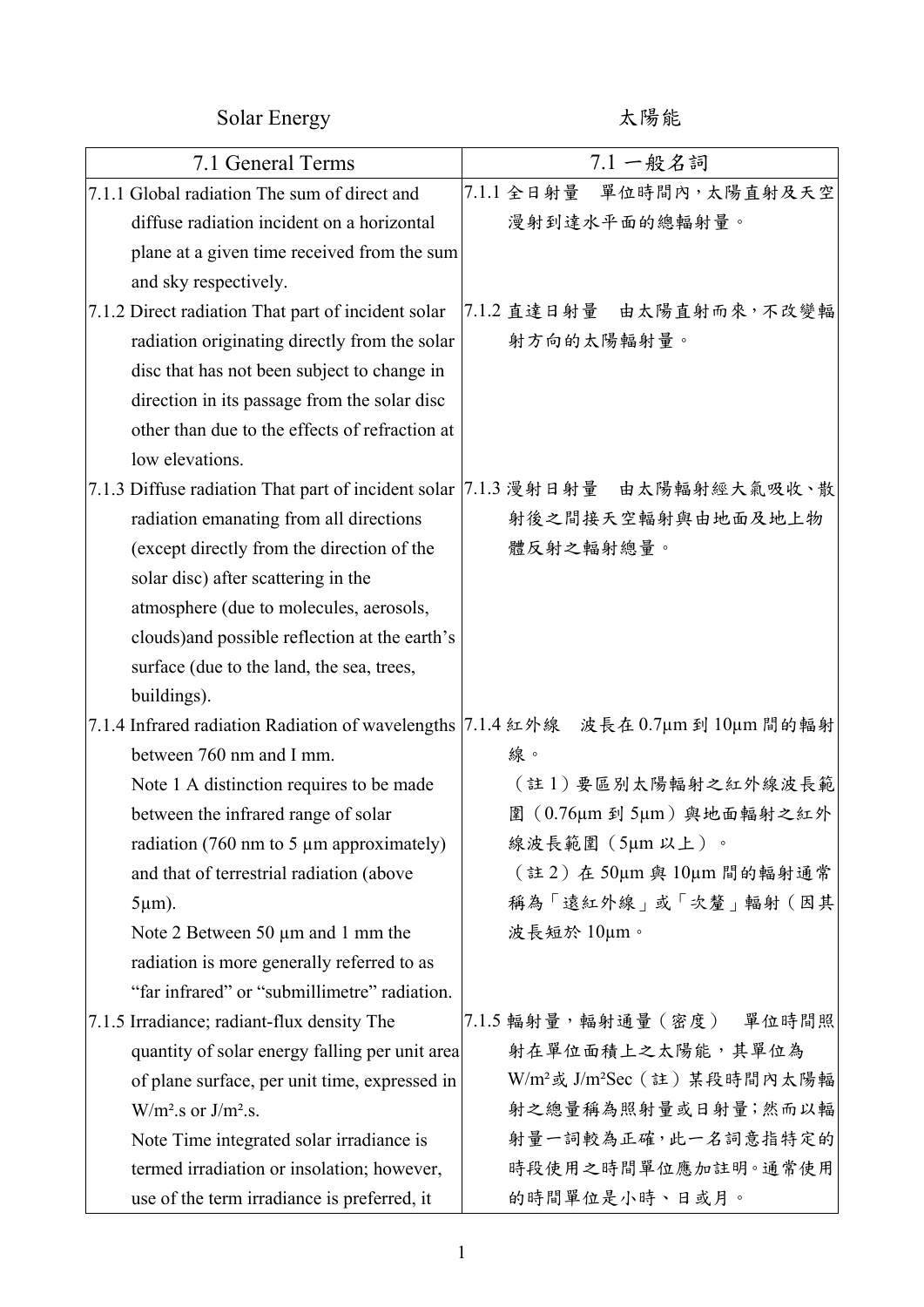| being referred to the relevant time interval.                 |                             |
|---------------------------------------------------------------|-----------------------------|
| If another time unit than the second is used,                 |                             |
| this must be stated. In practice commonly                     |                             |
| used units are hourly, daily or monthly                       |                             |
| irradiations.                                                 |                             |
| 7.1.6 Solar constant The intensity of solar                   | 7.1.6 太陽常數 以太陽與地球平均距離為基     |
| radiation outside the earth's atmosphere at                   | 準,地球大氣層外表面的垂直入射輻射量          |
| the mean distance between the earth and the                   | 約為 1367±5w/m <sup>2</sup> 。 |
| sun, on a surface normal to the radiation, is                 |                             |
| taken to be equal to $1367 \pm 5 W/m^2$ .                     |                             |
| 7.1.7 Solar altitude The angle between the line               | 7.1.7 太陽高度角 日輪中心與觀測點的聯線     |
| joining the centre of the solar disc to the                   | 與水平面間的夾角。                   |
| point of observation and the horizontal                       |                             |
| plane through the point of observation.                       |                             |
| Note In the same system of horizontal                         |                             |
| celestial coordinates, the azimuth is the                     |                             |
| angle formed by the vertical plane passing                    |                             |
| through the sum and north-south vertical                      |                             |
| plane. The azimuth enables the path of the                    |                             |
| sun to be transferred to the horizontal                       |                             |
| plane.                                                        |                             |
| 7.1.8 Angle of incidence (for direct radiation)the            | 7.1.8 入射角 (直達日射量) 日輪中心點與被   |
| angle between the line joining the centre of                  | 照射平面上一點的連線與被照射平面法           |
| the solar disc to a point to an irradiated                    | 線之夾角。                       |
| surface and the normal to the irradiated                      |                             |
| surface.                                                      |                             |
| 7.1.9 Solar declination Angular distance of the               | 7.1.9 太陽赤緯 當太陽在子午線上時,太陽日    |
| centre of the solar disc north or south of the                | 輪中心線與地球赤道面之夾角。              |
| celestrial equator when the sun is on the                     | (註) 赤緯在一年中經常變化由 (夏至         |
| meridian.                                                     | +23°34'到冬至-23°45', 春分與秋分為   |
| Note the declination varies with the time of                  | $0)$ .                      |
| the year $(+ 23^{\circ}45^{\circ})$ at the summer solstice to |                             |
| - 23°45' at the winter solstice; at the                       |                             |
| equinoxes it is zero).                                        |                             |
| 7.1.10 Albedo The ratio of the solar radiation                | 7.1.10 反照率 地面反射及散射到天空中各方    |
| reflected or scattered in all directions from                 | 向輻射量與全日射量的比值。               |
| a surface to the total solar radiation, direct                |                             |
| or scattered, incident on the surface.                        |                             |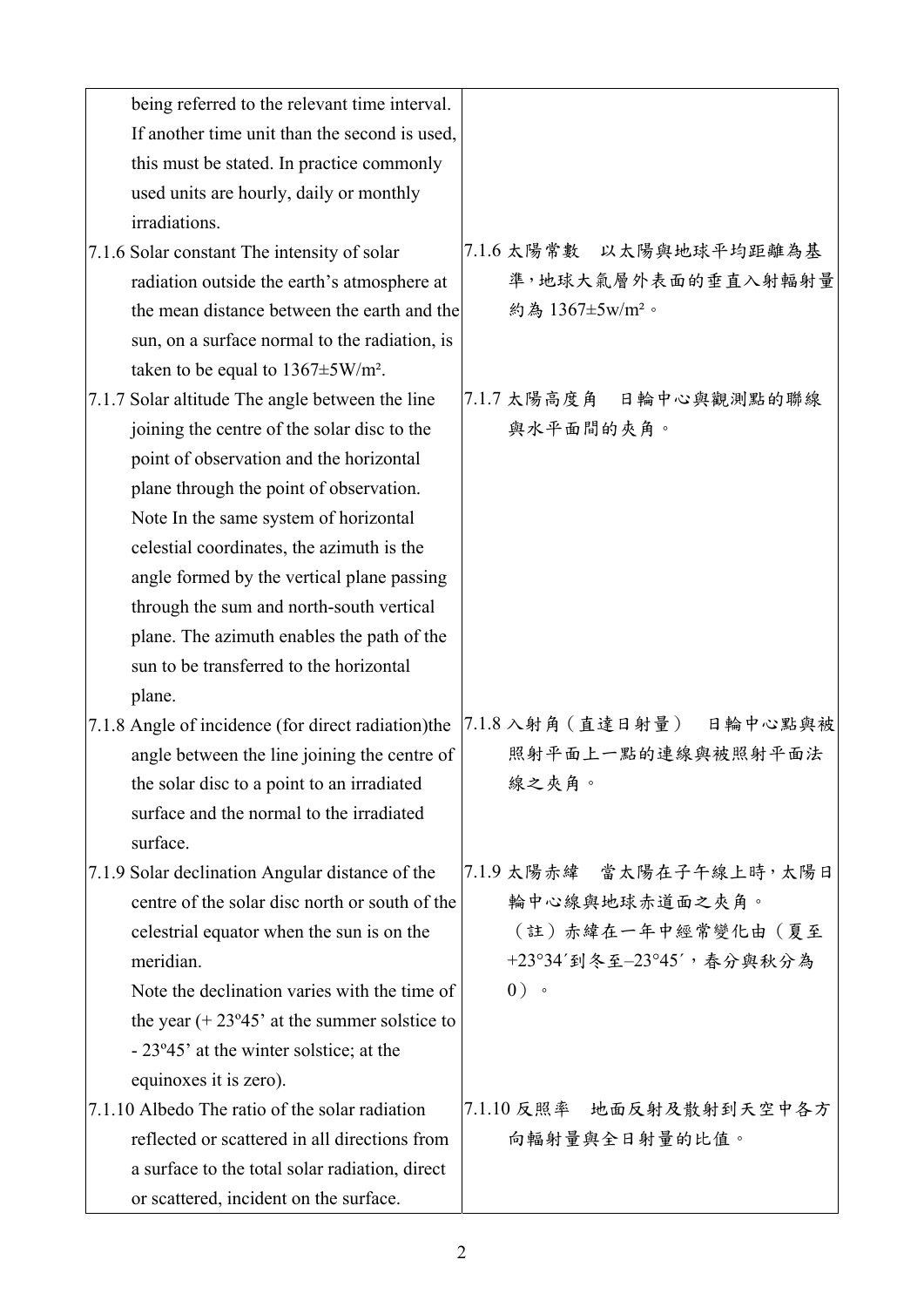| Note Albedo as a generalized concept             |                          |
|--------------------------------------------------|--------------------------|
| relates to reflectance from a surface across     |                          |
| the whole spectral range covered by solar        |                          |
| radiation and neglects variations due to         |                          |
| angles of incidence; the albedo of a specific    |                          |
| surface, however, can vary markedly with         |                          |
| angle of incidence.                              |                          |
| 7.1.11 Clear sky The state of the sky when it is | 7.1.11 晴空 天空中完全無雲的狀況。    |
| cloudless.                                       |                          |
| 7.1.12 Turbidity coefficient A coefficient that  | 7.1.12 混濁係數 觀測點垂直向上時,與空氣 |
| attributes a value to the quantity of aerosols   | 懸浮物含量有關之係數。此一係數可用來       |
| (essentially scatter-producing                   | 計算各種波長下因懸浮物散射所引起的        |
| microparticles), normal to the point of          | 直達日射衰減量。                 |
| measurement. This coefficient enables the        | (註)ANGSTRÖM's混濁係數"β",對於  |
| extinction of direct radiation due to scatter    | 1µm 波長的光,其數值範圍在0.02 (清潔  |
| by aerosols to be calculated, not only in        | 的大氣)到0.2間(污染的天空)。其       |
| respect of a specific wavelength but also of     | 他污濁係數亦被採用 (β SCHUEPP,β   |
| each wavelength (and hence of the whole          | VALKO)。然而,這些係數只討論懸浮      |
| solar spectrum), if the variation of             | 物的效果,其實大氣中的氣體(臭氧、水       |
| scattering with wavelength is known.             | 蒸氣、二氧化碳)分子的散射及吸收,都       |
| Note ANGSTRÖM's turbidity coefficient,           | 會減少直達日射量。                |
| $\beta$ , corresponds to wavelength of 1 µm and  |                          |
| is generally in the range between 0.02 (very     |                          |
| pure atmosphere) and 0.20 (polluted sky).        |                          |
| Other turbidity coefficients are also            |                          |
| employed. ( $\beta$ SCHUEPP, $\beta$ VALKO).     |                          |
| However, only the effect of aerosols is          |                          |
| taken into consideration by these various        |                          |
| coefficients, whereas the extinction of          |                          |
| direct radiation depends as strongly on          |                          |
| molecular diffusion and on absorption by         |                          |
| atmospheric gases (ozone, water vapour,          |                          |
| carbon dioxide).                                 |                          |
| 7.1.13 Turbidity factor (Linke turbidity factor) | 7.1.13 混濁因數 到達地面之直達日射量被衰 |
| the number of atmospheres postulated as          | 減部分與大氣清澈乾燥條件下日射量之        |
| being pure and dry that would be required        | 比。                       |
| cumulatively to achieve at the earth's           | (註)此一因數由臭氧、水汽以及懸浮物       |
| surface the same degree of extinction of         | 含量決定;此外與太陽的高度亦有關係,       |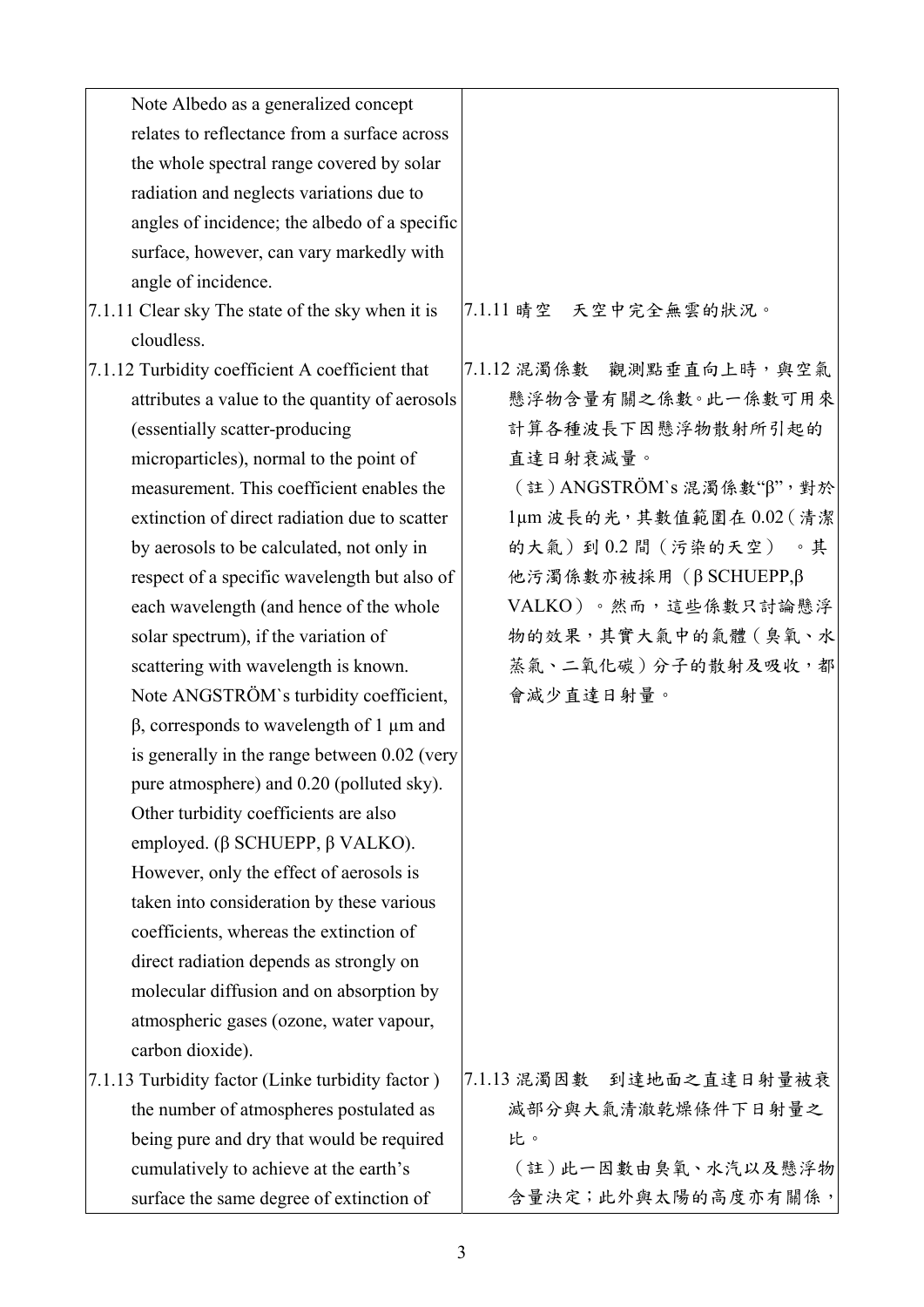| direct solar radiation as is encountered in        | 因此會隨時間而改變。此因數是能源應用          |
|----------------------------------------------------|-----------------------------|
| reality.                                           | 實際數值的實驗因數。數值通常在2(純          |
| Note This factor is dependent on the               | 空氣)與6(污染空氣)間。               |
| quantity of ozone, water vapour and                |                             |
| aerosols; it also depends to a slight degree       |                             |
| on the height of the sun and hence varies          |                             |
| according to the time of day (assuming             |                             |
| unchanged atmospheric conditions). It is an        |                             |
| empirical factor of practical value for            |                             |
| energy applications. Values for the factor         |                             |
| generally range between 2 (pure air) and 6         |                             |
| (polluted air).                                    |                             |
| 7.1.14 Emissivity The ratio of the radiation       | 實際物體表面所放射輻射量,<br>7.1.14 放射率 |
| emitted by a surface to the radiation emitted      | 與同溫黑體輻射量之比。放射率因波長而          |
| by that surface if it were a perfect black         | 異。                          |
| body radiator at he same temperature.              |                             |
| Note Emissivity varies with wavelength             |                             |
| and should be defined for a given                  |                             |
| wavelength.                                        | 7.1.5 放射能力;放射量 在特定温度與環境     |
| 7.1.15 Emissive power; emittance The total         | 下,單位面積的總放射功率。               |
| power emitted from a surface at a specified        |                             |
| temperature and in defined surroundings            |                             |
| per unit area.                                     |                             |
| 7.1.16 Absorptance; absorption factor The ratio    | 7.1.16 吸收率;吸收因數 表面吸收的輻射量    |
| of the radiant flux absorbed by a surface to       | 與全部入射輻射量之比。吸收率因波長而          |
| the radiant flux incident on that surface.         | 異。                          |
| 7.1.17 Transmittance; transmission factor The      | 7.1.17 透射率;穿透因數 物體透射之輻量與    |
| ratio of the radiation transmitted through a       | 全部入射輻射量之比值。透射率因波長而          |
| given material to the radiation incident on        | 異。                          |
| the irradiated surface of that material.           |                             |
| 7.1.18 Reflectance; reflection factor The ratio of | 7.1.18 反射率;反射因數 反射能量佔全部入    |
| the radiation reflected from a surface to the      | 射輻射量之百分比。反射率因波長而異。          |
| radiation incident on that surface.                | (註)反射係數在特定波長範圍內,平均          |
| Note More specific terms are: reflectivity         | 反射量與全部入射輻射量之比值。             |
| (the fraction of incident solar radiation)         |                             |
| reflected at a specific wavelength) and            |                             |
| reflection coefficient (the average                |                             |
| reflectivity over a specified wavelength           |                             |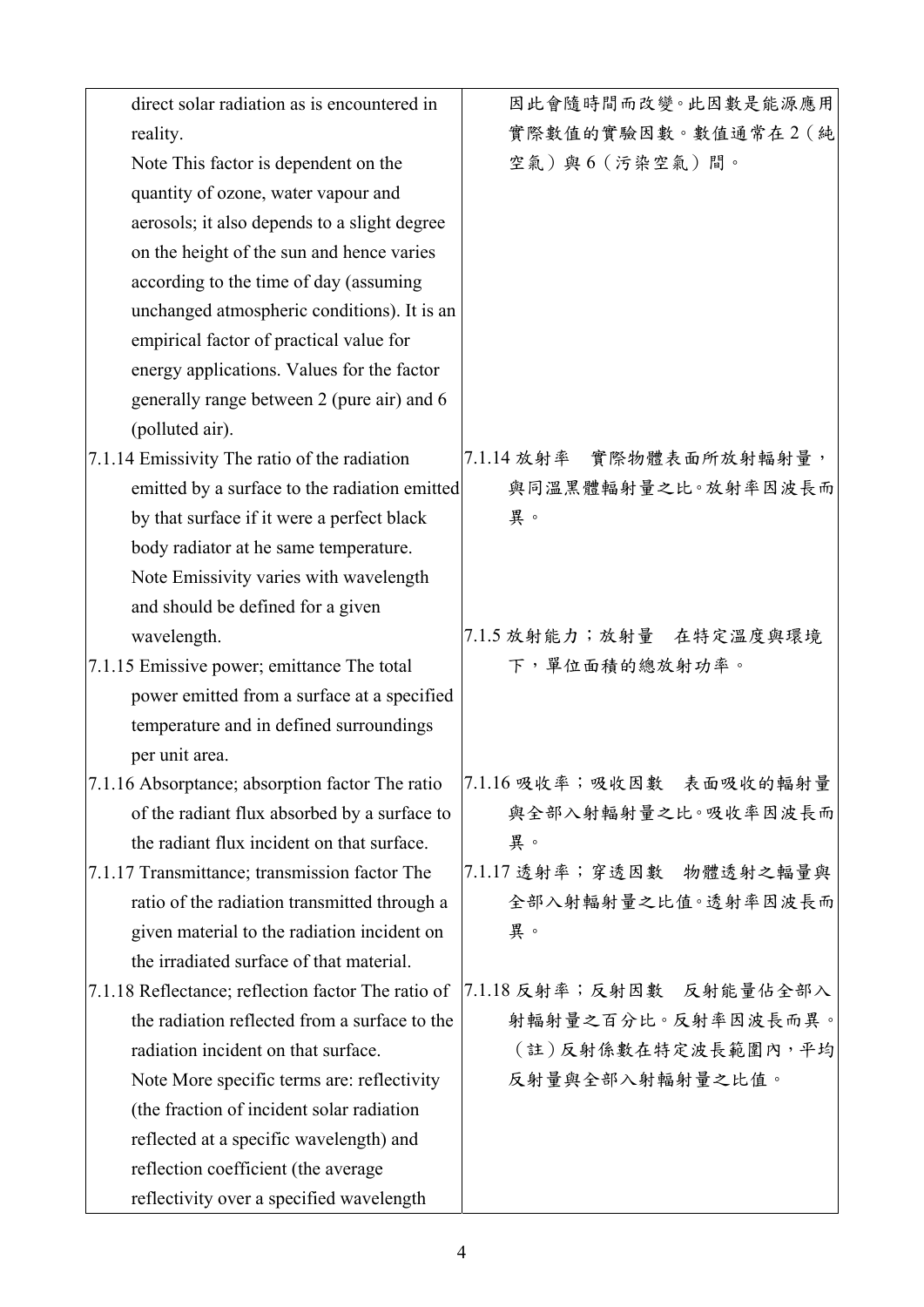| region weighted by the distribution of                                  |                                |
|-------------------------------------------------------------------------|--------------------------------|
| radiation in the solar spectrum).                                       |                                |
| 7.1.19 AM 1 conditions (air mass 1) Standard                            | 7.1.19 空氣質量 1 (AM1)<br>透過地球大氣層 |
| conditions, being those prevailing at sea                               | 光的行徑與地球大氣層垂直高度相同的              |
| level, when the ratio of the optical path                               | 標準狀況。大氣層的透明度事實上會受空             |
| length (air mass) actually traversed through                            | 氣混濁的影響而減小,此時空氣質量≥0。            |
| the earth's atmosphere, to the path length                              |                                |
| vertically through the earth's atmosphere is                            |                                |
| unity. The transparency of the atmosphere                               |                                |
| is in practice further reduced by                                       |                                |
| atmospheric turbidity.                                                  |                                |
| 7.1.20 Greenhouse effect An effect whereby                              | 7.1.20 温室效應 太陽輻射穿過如玻璃等之容       |
| infrared radiation (i.e. heat), emitted by a                            | 許短波透射而長波 (如紅外線)不易透射            |
| body that has absorbed energy from the                                  | 之材料,照射於物體表面後,由於物體放             |
| sun, is trapped in a space enclosed by glass                            | 射之長波不易再透出,致使該空間溫度升             |
| or other material that is largely opaque to                             | 高之效應。                          |
| infrared radiation (hence preventing radiant                            | (註)由二氧化碳所造成之溫室效應可能             |
| heat losses) but transparent to other                                   | 引起地表溫度之升高(見第八章)。               |
| incoming solar radiation.                                               |                                |
| Note For the greenhouse effect caused by                                |                                |
| atmospheric carbon dioxide and possible                                 |                                |
| increase in the temperature of the surface of                           |                                |
| the earth, see Section 8.                                               |                                |
| 7.1.21 Irradiance period The period of exposure 7.1.21 輻射期間 某一區域接受太陽輻射時 |                                |
| of an area to solar irradiance.                                         | 段。                             |
| 7.1.22 Irradiance ratio The ratio of the effective                      | 7.1.22 照射比值<br>有效照射量與理論最大照射    |
| irradiance to the theoretically maximum                                 | 之比值。                           |
| possible irradiance.                                                    | (註)理論最大照射量可由計算或當地氣             |
| Note the duration of the theoretically                                  | 象資料獲得,但因地形或其他因素的影響             |
| maximum possible irradiance could be                                    | 須加以修正。                         |
| readily calculated or may be obtained from                              |                                |
| the local meteorological office for a                                   |                                |
| completely open site but it may require to                              |                                |
| be corrected for the masking effects of                                 |                                |
| orographical and other obstacles.                                       |                                |
| 7.2 Technology-Solar Collectors                                         | 7.2 技術––太陽能收集器                 |
| 7.2.1 solar collector A device designed to absorb                       | 7.2.1 太陽熱能收集器<br>吸收太陽輻射能,並可    |
| incident solar radiation, convert it generally                          | 將太陽能轉變為熱能並傳送至熱交換媒              |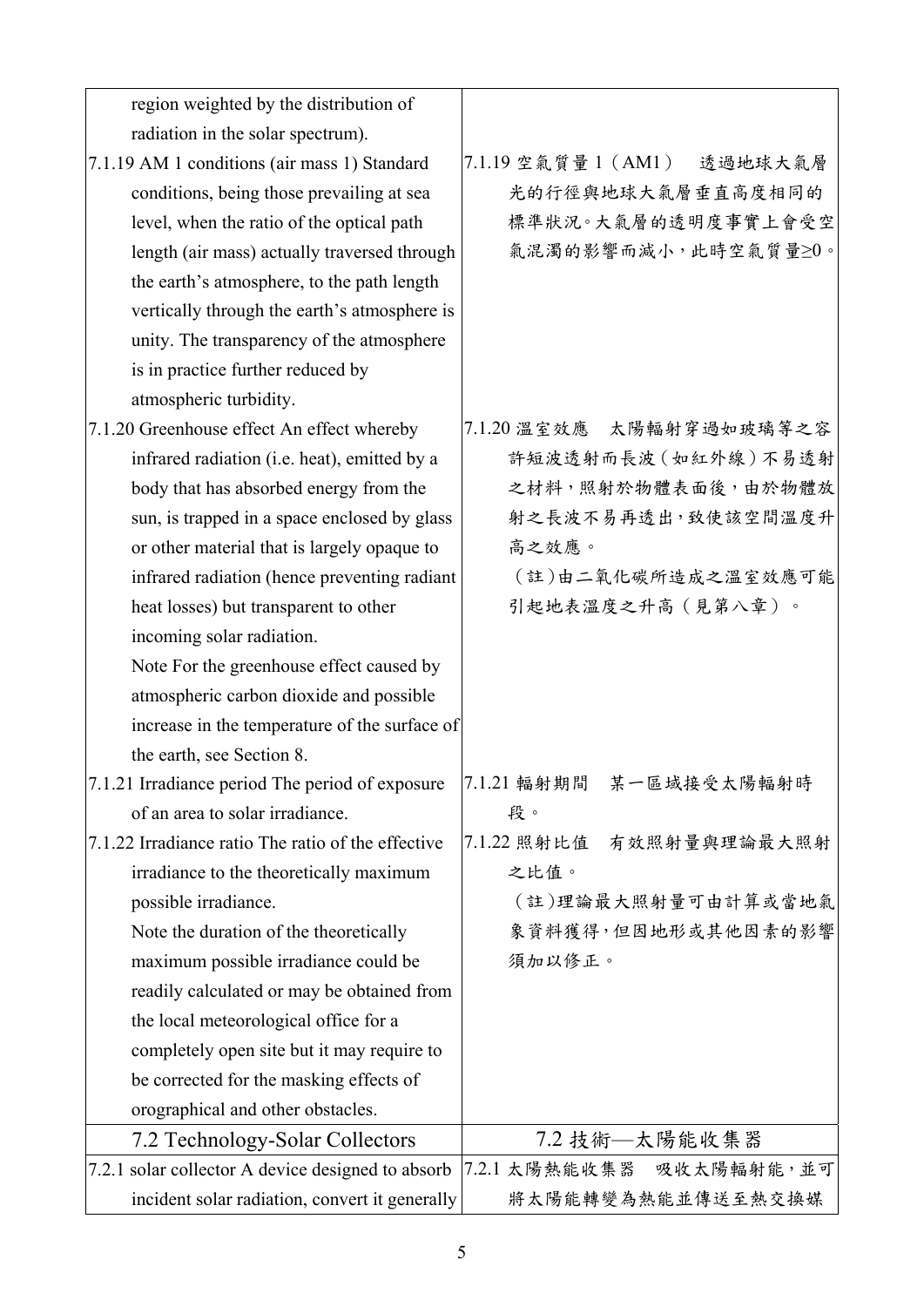| to heat energy and transfer it to a                | 體的一種裝置。                                                                      |
|----------------------------------------------------|------------------------------------------------------------------------------|
| heat-transfer medium.                              | (註)有些情況「收集器」專指接收太陽                                                           |
| Note In some cases the term 'collector'            | 輻射的組件,整套設備稱為「光–熱轉                                                            |
| relates exclusively to the component that          | 换器」。                                                                         |
| receives the solar radiation, the whole            |                                                                              |
| assembly being referred to as a                    |                                                                              |
| 'helio-thermal converter'.                         |                                                                              |
| 7.2.2 Air-cooled solar collector A solar collector | 7.2.2 氣體式太陽能收集器 以氣體為熱交換                                                      |
| in which air is the heat-transfer medium.          | 媒體的一種太陽能收集器。                                                                 |
| 7.2.3 Liquid-cooled solar collector A solar        | 7.2.3 液體式太陽能收集器 以液體為熱交換                                                      |
| collector in which a liquid is the                 | 媒體的一種太陽能收集器。                                                                 |
| heat-transfer medium.                              |                                                                              |
| 7.2.4 Flat plate collector A solar collector that  | 7.2.4 平板式收集器 不使用聚光裝置的太陽                                                      |
| does not make use of concentrating devices.        | 能收集器,此種裝置太陽能入射面積等於                                                           |
|                                                    | 吸收面之放射面積。                                                                    |
| 7.2.5 Concentrating solar collector A solar        | 7.2.5 集中式太陽能收集器 裝有反射鏡、透射                                                     |
| collector that comprises reflectors, lenses or     | 鏡或其他光學裝置可裝置可聚太陽光的                                                            |
| other optical devices designed to                  | 收集器;此種收集器的太陽能入射開口面                                                           |
| concentrate the solar energy falling within        | 積大於吸收器面積。                                                                    |
| the collector aperture on to an absorber           | (註)主要的集中式太陽能收集器型式有                                                           |
| whose surface area is less than that of the        | 透射式與反射式二種。反射式的表面有半                                                           |
| collector aperture.                                | 球型、拋物面型、拋物面圓柱型或圓椎型                                                           |
| Note The main types of concentrating               | 等。透射式有 FRESNEL 鏡及各種透鏡。                                                       |
| collector in use may be divided into those         |                                                                              |
| that operate by refraction (lens collectors)       |                                                                              |
| and those that operate by reflection; the          |                                                                              |
| reflecting surfaces of the latter are in the       |                                                                              |
| form of hemispheres, parabolas, parabolic          |                                                                              |
| cylinders or cones.                                |                                                                              |
| 7.2.6 Cover; cover plate The material or           | 7.2.6 覆蓋;覆蓋板 蓋在太陽能收集器表面上                                                     |
| materials that cover the aperture of the solar     | 的材料,直接曝露在太陽輻射下,並以溫                                                           |
| collector, are directly exposed to solar           | 室效應的作用捕捉紅外線。                                                                 |
| radiation and trap infrared radiation by the       |                                                                              |
| greenhouse effect (see 7.1.20).                    |                                                                              |
|                                                    | 7.2.7 Absorber The component of a collector that   7.2.7 吸收器; 吸收面 能吸收太陽輻射並將之 |
| absorbs solar radiation, converts it to heat       | 轉變成熱能並傳送至熱傳媒體的收集器                                                            |
| energy and transfers the heat to a                 | 組件。                                                                          |
| heat-transfer medium.                              |                                                                              |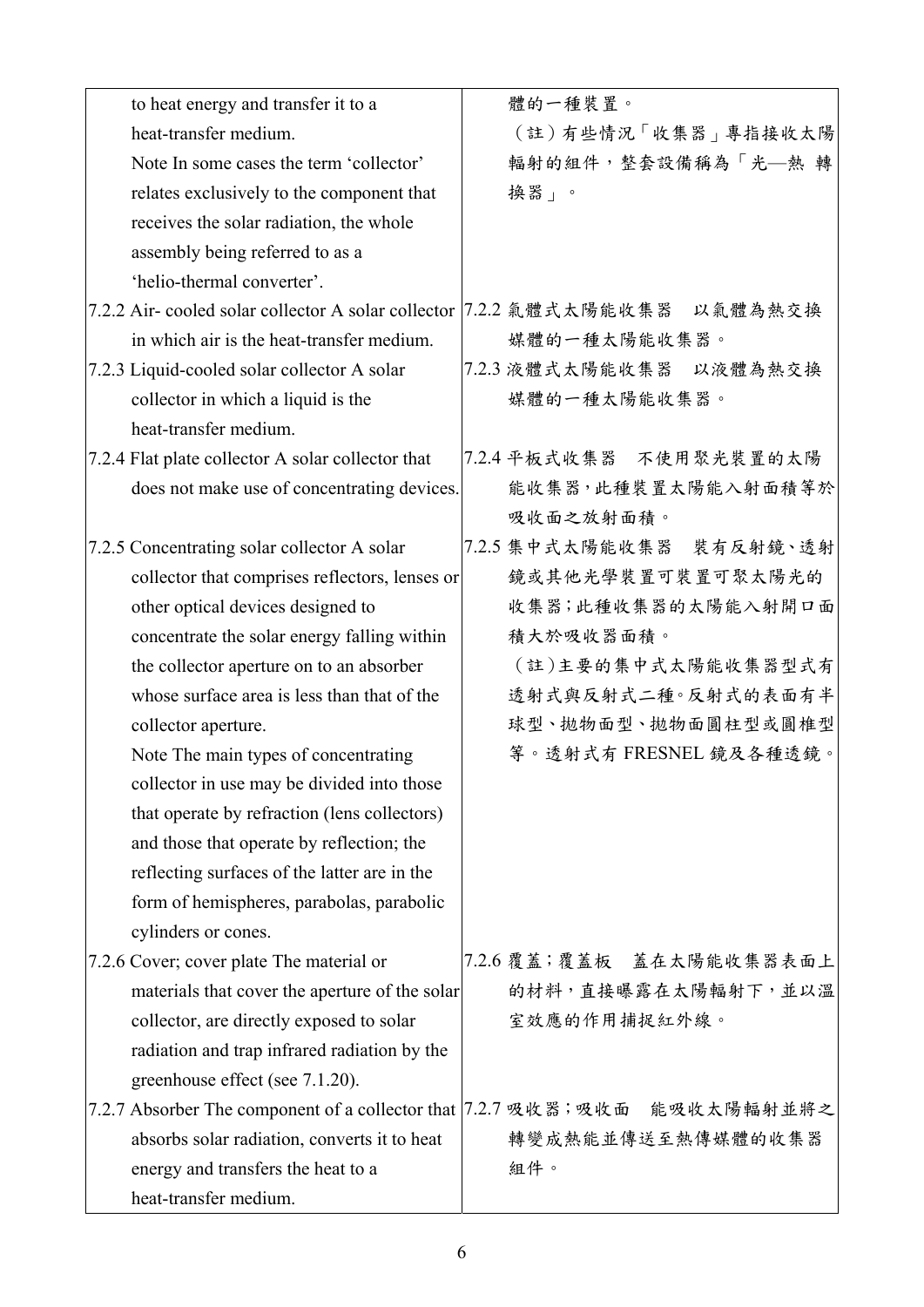| Note In the case of a flat plate collector, the               |                                                                               |
|---------------------------------------------------------------|-------------------------------------------------------------------------------|
| absorber has a dark and generally matt                        |                                                                               |
| surface.                                                      |                                                                               |
| 7.2.8 Collector aperture The frontal                          | 7.2.8 收集器口徑 收集器上方與太陽輻射垂                                                       |
| cross-sectional area of a collector through                   | 直,讓太陽輻射直接或間接(反射或折射)                                                           |
| which normal, direct solar radiation can                      | 到達吸收器的截面積。(通常口徑指外界                                                            |
| penetrate to the absorber directly or by                      | 與第一層覆蓋介面之截面積)。                                                                |
| reflection. The area available for the                        |                                                                               |
| transmission of solar radiation through the                   |                                                                               |
| first air/cover interface of the collector.                   |                                                                               |
| 7.2.9 Concentrator That part of a concentrating               | 7.2.9 集中器 將太陽輻射聚集到吸收面上的                                                       |
| solar collector that serves to direct the solar               | 收集器組件。                                                                        |
| radiation on to the absorber.                                 |                                                                               |
|                                                               | 7.2.10 Selective surface A surface that has a high   7.2.10 選擇性表面 具高太陽短波輻射吸收率 |
| absorptance for solar radiation and a low                     | 及低紅外線放射率的表面。                                                                  |
| emittance for infrared radiation.                             |                                                                               |
| 7.2.11 Collector efficiency The ratio of the                  | 7.2.11 收集器效率 同一時間內,收集器實際                                                      |
| quantity of energy actually recovered by a                    | 獲得能量與收集器口徑入射太陽輻射量                                                             |
| solar collector during a given period to the                  | 之比值。                                                                          |
| quantity of solar energy incident on the                      |                                                                               |
| surface of the collector during that period.                  |                                                                               |
| Note In practice every collector system                       |                                                                               |
| possesses thermal inertia. Efficiency                         |                                                                               |
| calculations are, therefore, made on the                      |                                                                               |
| basis of recordings made over a period of                     |                                                                               |
| time with constant irradiation conditions                     |                                                                               |
| and collector temperature.                                    |                                                                               |
| 7.2.12 Overall coefficient of collector losses A              | 7.2.12 收集器總熱損失係數 表示太陽能收集                                                      |
| parameter that quantifies the energy losses                   | 器散失到週圍環境能量之一種參數(光及                                                            |
| of a solar collector to the surroundings                      | 熱的能量損失)。                                                                      |
| (optical and thermal losses).                                 | (註)收集器總熱損失係數與收集器之材                                                            |
| Note Optical losses are attributable to the                   | 料、設計、製造、操作條件及環境條件有                                                            |
| design characteristics of the collector; heat                 | 關。                                                                            |
| losses to its operating conditions.                           |                                                                               |
| 7.2.13 Inclination (of collector) The angle formed 7.2.13 傾斜角 | 收集器平面與水平面之夾角。                                                                 |
| by the plane of the collector and the                         |                                                                               |
| horizontal plane.                                             |                                                                               |
| 7.2.14 Primary heat-transfer fluid The medium                 | 7.2.14 一次熱傳流體<br>與太陽能收集器直接接                                                   |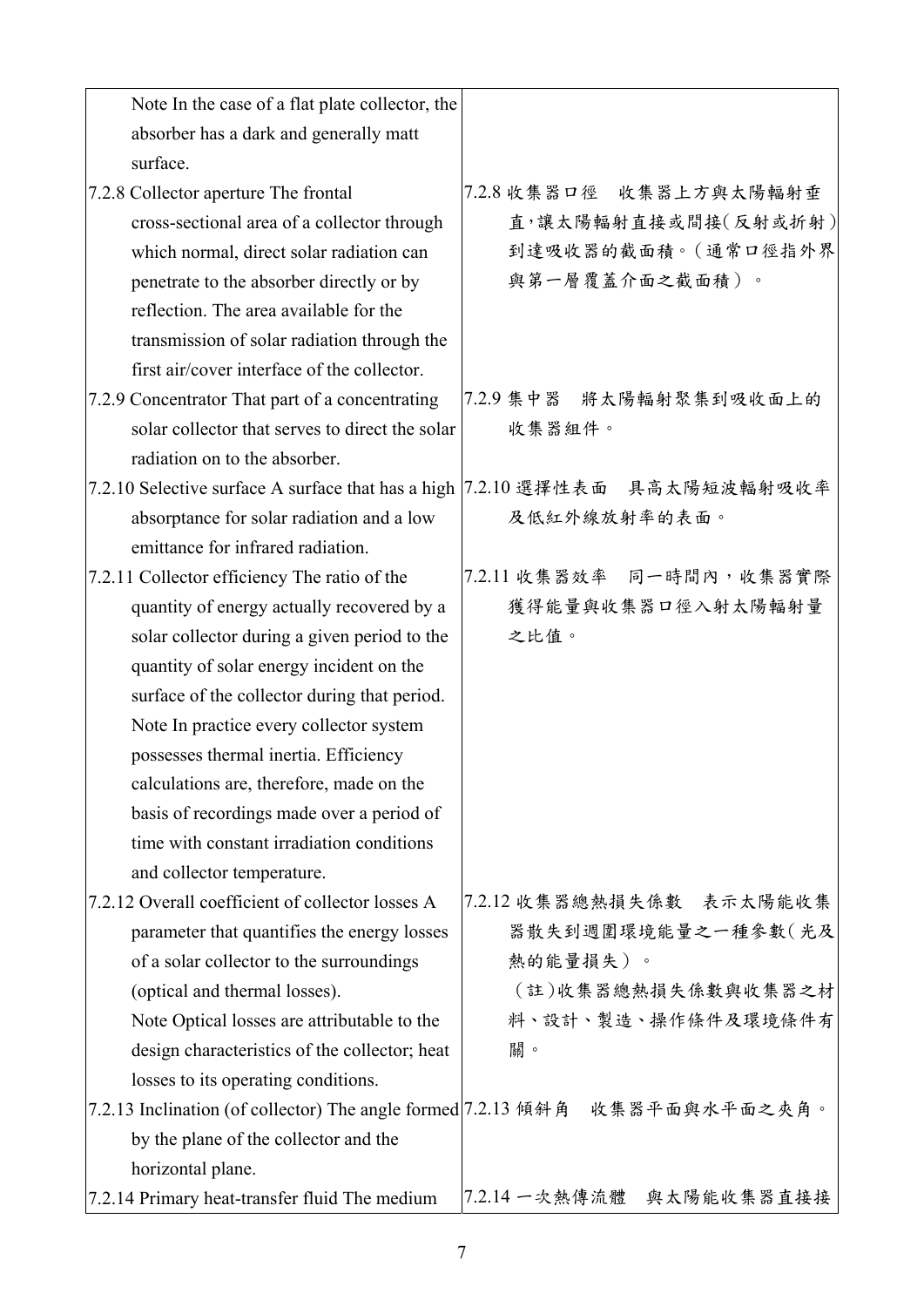| such as air, water or other fluid that passes    | 觸,用以傳送太陽能收集器所吸收之太陽       |
|--------------------------------------------------|--------------------------|
| through the solar collector or maintains         | 輻射熱能之流體,如空氣、水或其他流體       |
| contact with it and extracts from it the heat    | 等。                       |
| energy collected.                                |                          |
| 7.2.15 Secondary heat-transfer fluid The         | 7.2.15 次級熱傳送流體 藉熱交換傳送一次熱 |
| intermediary fluid that serves to convey         | 傳流體熱能之流體(此流體可與一次熱傳       |
| heat to or from the heat-storage system.         | 流體相同或不同)。                |
| 7.2.16 Storage system A system of one or more    | 7.2.16 蓄熱系統 裝有蓄熱媒介體的容器所組 |
| insulated containers holding heat-storage        | 成之熱能貯存系統。                |
| media and expressly designed for heat            |                          |
| storage.                                         |                          |
| 7.2.17 Heat-storage medium The substance         | 7.2.17 蓄熱媒體將熱能以潛熱、顯熱或其他化 |
| utilised in the storage system in which the      | 學能之形態貯存於蓄熱系統中之熱能貯        |
| major part of the heat energy is stored,         | 存物質。                     |
| either as latent heat or as sensible heat.       |                          |
| 7.2.18 Pyranometer An instrument for measuring   |                          |
| solar irradiance upon a surface; if mounted      | 7.2.18 水平日射儀 測量日射量之儀器,水平 |
| horizontally it will measure global              | 裝設時之測值為全日射量。             |
| irradiance.                                      | (註)此儀器通常用以測量全日射量,若       |
| Note The instrument is usually used to           | 將感受器予以適當的遮蔽以避免太陽直        |
| measure global irradiance but by suitably        | 射,則可用來測量漫射輻射。            |
| shading the sensor from the direct solar         |                          |
| beam it may be used to measure diffuse           |                          |
| radiation.                                       |                          |
| 7.2.19 Pyrheliometer An instrument for           | 7.2.19 直達日射儀 測量直達日射量的儀器, |
| measuring direct solar irradiance on a           | 其感受器平面必須與太陽光垂直。          |
| surface normal to the sun's rays.                |                          |
| 7.3 Thermal Applications of Solar energy         | 7.3 太陽熱能的應用              |
| 7.3.1 Solar architecture Architectural design    | 7.3.1 太陽能建築物 依據當地氣候情況的建築 |
| adapted to the collection, storage and           | 物設計,能藉此設計收集、貯存,以及分       |
| distribution of solar energy falling on a        | 配照射在建築物上的能量。使用方法有透       |
| building, by the combined use of opaque          | 明與不透明牆壁的配合,建築物策的熱質       |
| and transparent walls, of the thermal mass       | 量與自然循環的利用(被動系統)。         |
| of the building and of natural air               |                          |
| circulation, based on local climatic             |                          |
| conditions (passive systems)                     |                          |
| 7.3.2 Solar heating A system that utilises solar | 7.3.2 太陽能加熱系統 利用太陽能收集器將  |
| collectors to transfer a part of the solar       | 照射在建築上的部份太陽能傳送到熱交        |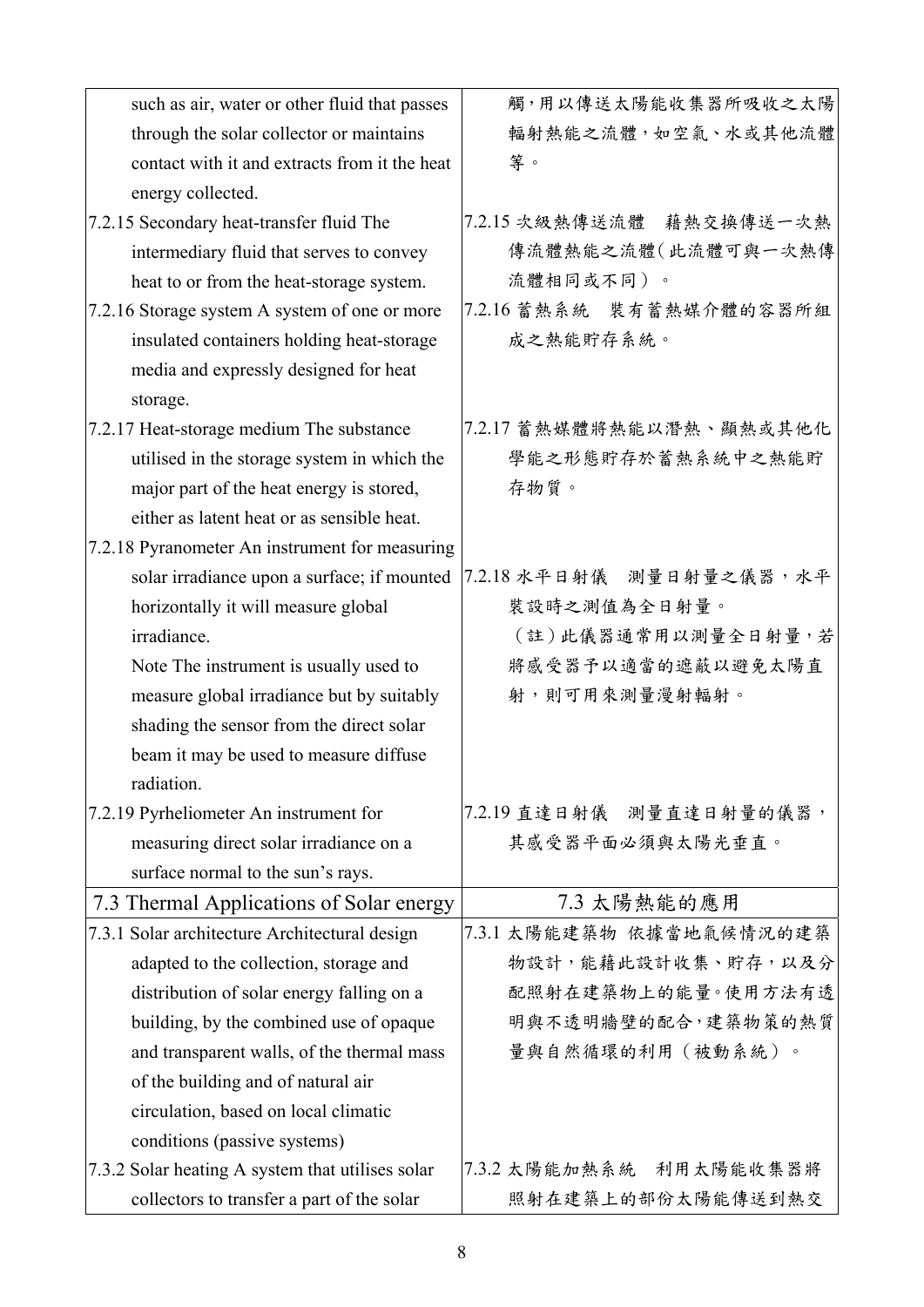| energy falling on a building to a heat             | 换器中的媒體上,熱能因而被收集起來,       |
|----------------------------------------------------|--------------------------|
| exchange medium, the heat energy thus              | 並以傳統的加熱系統分配(主動系統)。       |
| collected being thermally stored and               |                          |
| subsequently distributed by a conventional         |                          |
| heating system (active system).                    |                          |
| 7.3.3 Solar water heating A system for collecting  | 7.3.3 太陽能熱水 收集太陽能並以此一能量  |
| and utilising solar energy for heating or          | 加熱或預熱用水的系統,主要用途是供家       |
| pre-heating water, mainly for domestic             | 庭熱水使用(家庭熱水)。             |
| purposes (domestic hot water).                     |                          |
| 7.3.4 Solar drying The utilisation of heat derived | 7.3.4 太陽能乾燥 利用太陽的熱量乾燥農業  |
| from the sun for drying agricultural and           | 與工業產品。                   |
| industrial products.                               |                          |
| 7.3.5 Solar cooker A solar collector with or       | 7.3.5 太陽鍋 以聚焦或非聚焦之收集太陽能  |
| without concentration equipment, designed          | 烹煮食物的裝置。                 |
| to utilise the solar energy collected for          |                          |
| cooking food.                                      |                          |
| 7.3.6 Solar furnace A furnace in which high        | 7.3.6 太陽爐 將太陽輻射集中在物體上,再以 |
| temperatures are achieved by concentrating         | 熱傳或熔解氣方式吸熱,以此吸收熱量使       |
| the sun's rays on the material under heat          | 爐溫升高。                    |
| treatment or being melted.                         |                          |
| 7.3.7 Heliostat A system that orientated an        | 7.3.7 辅助反射平面 将吸收器或镜片安装在  |
| absorber or a mirror so that direct solar          | 適當的位置,能使太陽輻射在一固定的位       |
| radiation is absorbed at or reflected on a         | 置被吸收或反射的系統,白天時不受地球       |
| fixed position regardless of the position of       | 位置的影響。                   |
| the earth during daylight hours.                   | (註)此一名辭通常專指裝設鏡片的輔助       |
| Note The mirror version is the more general        | 反射平面鏡。                   |
| and the term "heliostat" is sometimes used         |                          |
| to describe the orientable mirror alone.           |                          |
| 7.3.8 Focus The point at which the solar rays      | 7.3.8 焦點 在太陽爐或聚光器上,太陽光經反 |
| meet after reflexion or refraction in a solar      | 射或折射而聚集的一點。              |
| furnace or concentrating collector.                |                          |
| 7.3.9 Solar thermal pump A pump powered by         | 7.3.9 太陽熱泵 動力來源以太陽能為熱源的  |
| heat engine whose heat source is supplied          | 熱機而帶動之泵浦。                |
| by solar energy.                                   |                          |
| 7.3.10 Solar thermal power station An              | 7.3.10 太陽熱能發電廠 一種裝置可將太陽能 |
| installation designed to transfer solar            | 傳送到熱媒介質中,並能將其中的熱量轉       |
| energy to a heat-transfer medium and to            | 變成電能。                    |
| convert the heat energy thus collected into        | (註)太陽能塔式發電廠是一種典型的太       |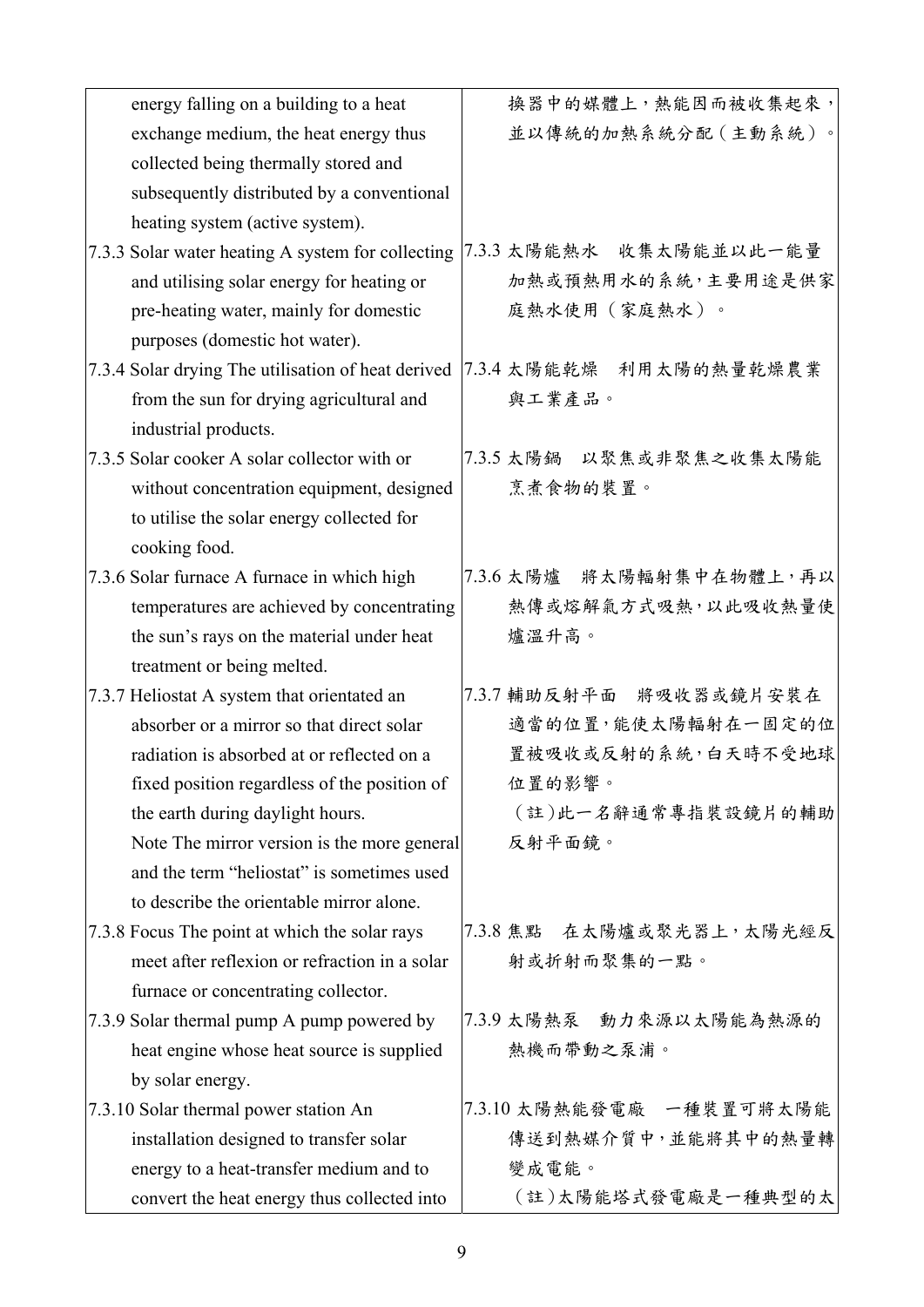| electrical energy.                                 | 陽能電廠,利用輔助反射平面鏡直接將太            |
|----------------------------------------------------|-------------------------------|
| Note A solar tower power station is a type         | 陽輻射轉變成電力。                     |
| of solar power station that incorporates a         |                               |
| tower to collect and convert to electricity        |                               |
| direct solar radiation reflected on to it by       |                               |
| mirrors orientated by heliostats.                  |                               |
| 7.4 Direct Conversion of Solar Radiation           | 7.4 太陽輻射直接轉變為電力               |
| into Electricity                                   |                               |
| 7.4.1 Solar photovoltaic cell; solar cell A device | 7.4.1 太陽光電池,太陽電池 利用光電效應能      |
| that enables solar radiation to be converted       | 將太陽輻射直接轉變成電力的裝置。在光            |
| directly into electricity by application of the    | 電效應中,由輻射產生的電流載波因內部            |
| photoelectric effect. Current carriers             | 電場的驅動,而在外廻電路中流動。              |
| produced by radiation, as in the                   | (註)在實際應用上,太陽電池的裝配法            |
| photoelectric effect, are driven through an        | 是先將電池裝在模組上,再以模組排列成            |
| external circuit by an internal electric field.    | 模板或行列組 (串聯、並聯或並串聯)            |
| Note In practice an assembly of cells is           | 目前光電池的應用仍局限於偏遠地區用             |
| mounted on a module and the modules are            | 電量少的裝置上,例如太陽能泵浦,發光            |
| arranged in panels or arrays (in series,           | 訊號、電傳、電池充電、人造衛星電源,            |
| parallel, or combined series/parallel).            | 以及電解等。直接將光轉換成電力的電廠            |
| Applications for photovoltaic cells are            | 經濟效益由模組成本的降低程度而定。             |
| limited at present to those which require a        |                               |
| source of electric current under conditions        |                               |
| that particularly favour the characteristics       |                               |
| of such cell, <i>i.e.</i> where low-power sources  |                               |
| are required in remote locations, e.g. solar       |                               |
| pumps, optical signaling,                          |                               |
| telecommunications, battery recharging,            |                               |
| satellite power sources, electrolysis, etc.        |                               |
| The extension of photovoltaic cells to other       |                               |
| applications, e.g. direct conversion power         |                               |
| stations, is directly dependent on lowering        |                               |
| the costs of the modules.                          |                               |
| 7.4.2 Short-circuit current of solar cell The      | 7.4.2 太陽電池的短路電流 由太陽電池在        |
| current supplied by solar cells on short           | 300°K, AM1 標準狀況下短路供應的電        |
| circuit, under AM 1 conditions at 300°K            | 流。                            |
| (unless otherwise specified).                      |                               |
| 7.4.3 Open-circuit voltage of a solar cell Voltage | [7.4.3 太陽電池的斷路電壓 在 300°K, AM1 |
| developed at the terminals of a solar cell on      | 標準狀況下,太陽電池在斷路接頭所形成            |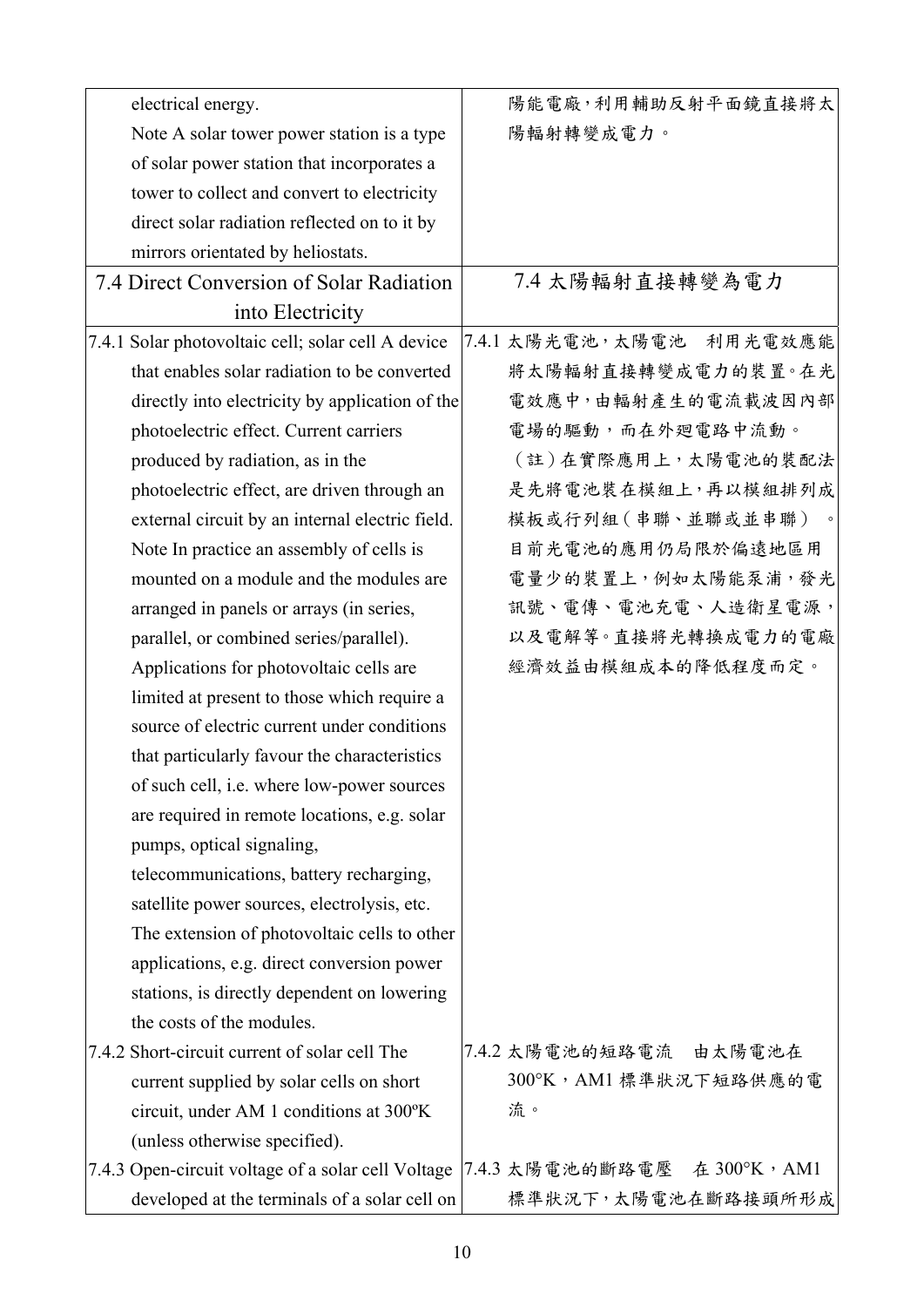| open circuit, under AM 1 conditions at                                       | 的電壓。                          |
|------------------------------------------------------------------------------|-------------------------------|
| 300°K (unless otherwise specified).                                          |                               |
| 7.4.4 Efficiency of a solar cell Ratio of the peak                           | 7.4.4 太陽電池的效率 在 300°K, AM1 標準 |
| power delivered by a solar cell to the solar                                 | 狀況下,照射在太陽電池上的太陽輻射量            |
| irradiance incident on the cell, under                                       | 與其所輸出的尖峯功率比。                  |
| standard AM 1 conditions at 300°K (unless                                    |                               |
| otherwise specified).                                                        |                               |
| 7.4.5 Peak power of solar cell Maximum electric                              | 7.4.5 太陽電池的尖峰功率 在 300°K, AM1  |
| power obtainable from a solar cell under                                     | 標準狀況下,由太陽電池所輸出的最大電            |
| standard AM 1 conditions at 300°K (unless                                    | 力。                            |
| otherwise specified).                                                        |                               |
| 7.4.6 Series resistance of a solar cell Resistance                           | 7.4.6 太陽電池的串聯電阻 理想太陽電池串       |
| in series with an ideal solar cell that results                              | 聯時的電阻,這種電阻會導致電池實際使            |
| in ohmic voltage drop within the actual                                      | 用時電阻電壓的下降                     |
| cell.                                                                        | (註)太陽電池通常被假設無內電阻。             |
| Note An ideal solar cell is a hypothetical                                   |                               |
| cell without internal resistance.                                            |                               |
| 7.4.7 Shunt resistance of a solar cell Resistance                            | 7.4.7 太陽電池的分路電阻 理想太陽電池並       |
| in parallel with an ideal solar cell that                                    | 聯時的電阻,這種電阻會導致電池實際使            |
| results in current leakage losses within the                                 | 用時電流的損失。                      |
| actual cell.                                                                 | (註)太陽電池通常假設無內電阻。              |
| Note An ideal solar cell is a hypothetical                                   |                               |
| cell without internal resistance.                                            |                               |
| 7.4.8 Optical efficiency of a solar cell Ratio of                            | 7.4.8 太陽電池的光學效率 照射在太陽電池       |
| the solar irradiance on the photosensitive                                   | 電池敏感的部份的入射能與全部照射量             |
| part of the cell to the solar irradiance on the                              | 之比。                           |
| whole cell.                                                                  |                               |
| 7.4.9 Spectral response of a solar cell The                                  | 7.4.9 太陽電池的光譜反應 單位入射波長範       |
| short-circuit current supplied by the cell per                               | 圍通常不超過10mm,之太陽電池短路電           |
| unit irradiance in a narrow (generally not                                   | 流,一般以300°K波長函數表示。             |
| exceeding 10 mm) wavelength band,                                            |                               |
| expressed as a function of wavelength at                                     |                               |
| 300°K (unless otherwise stated).                                             |                               |
| 7.4.10 Packing density Ratio of the total area of                            | 7.4.10 裝配密度 電池的總面積與其裝配模板      |
| all the cells to the area of the solar module                                | 總面積之比。                        |
| on which they are mounted.                                                   |                               |
| 7.4.11 Covering factor Ratio of the area of a solar 7.4.11 覆蓋因數 太陽電池被金屬物覆蓋的面 |                               |
| cell covered by metal to the total area of the                               | 積與電池總面積之比。                    |